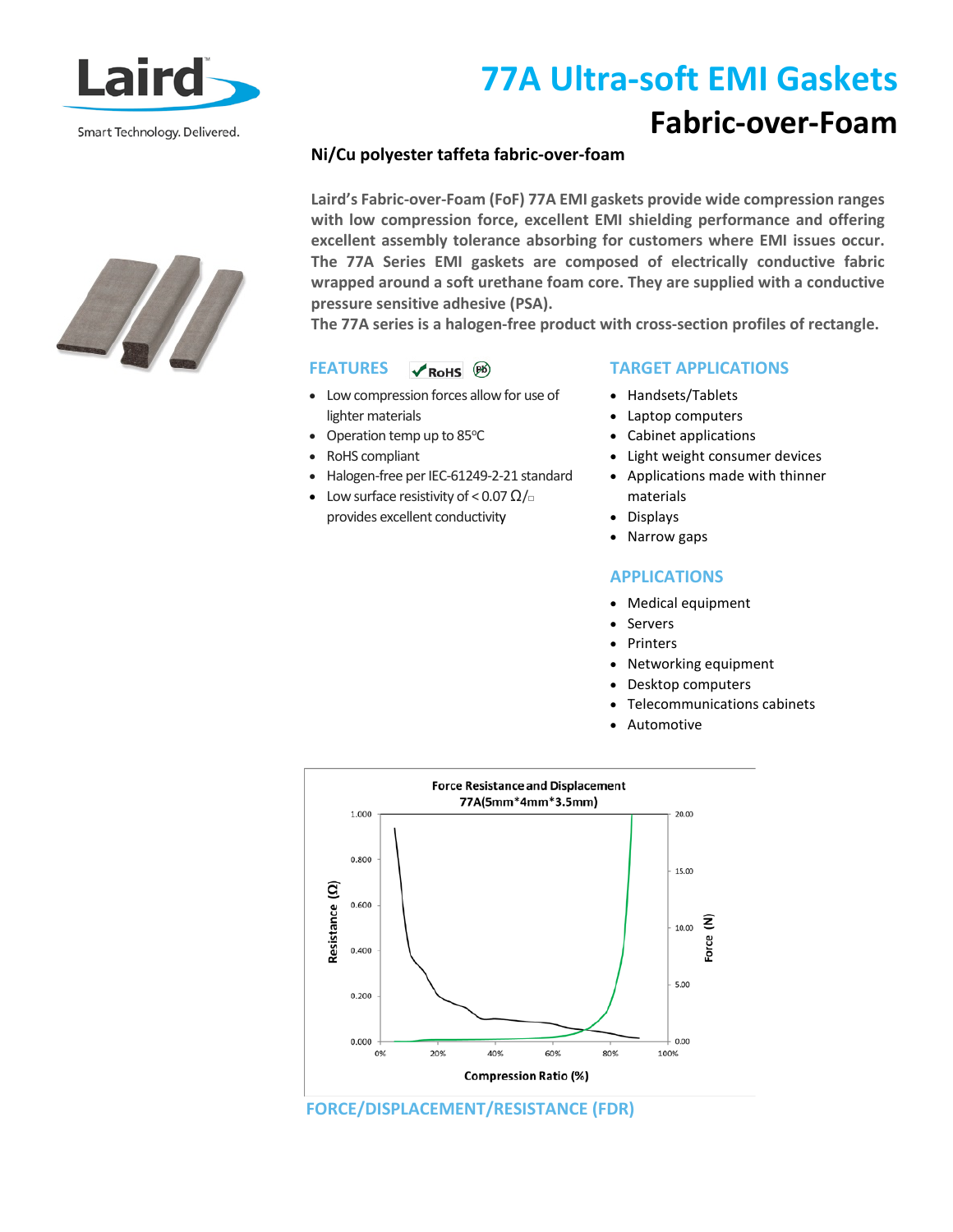

## **77A EMI Gaskets Fabric-over-Foam**



### **SHIELDING EFFECTIVENESS (DB)**

### **CHARACTERISTIC**

| <b>ITEM</b>                    | <b>UNIT</b>                                | <b>VALUE</b>   | <b>TEST METHOD</b>    |
|--------------------------------|--------------------------------------------|----------------|-----------------------|
| <b>Shielding Effectiveness</b> |                                            |                |                       |
| at 100 MHz                     |                                            | 103            | <b>MIL STD 83528C</b> |
| at 1 GHz                       | dB                                         | 97             |                       |
| <b>Surface Resistivity</b>     | Ω/⊡                                        | < 0.07         | ASTM F390             |
| Compression Set@85°C           | %                                          | $<$ 15         | <b>ASTM D3574</b>     |
| <b>Operation Temperature</b>   | °C                                         | $-40^\circ$ 85 |                       |
| Hazardous Substance            | Compliant with RoHS (Directive 2011/65/EU) |                |                       |
|                                | Compliant with SONY ss-00259               |                |                       |
|                                | Halogen-free (based on IEC-61249-2-21)     |                |                       |
|                                | Antimony-free                              |                |                       |
| Shelf Life                     | 12 months at 23°C/60% R.H.                 |                |                       |

USA: +1.866.928.8181 Europe: +49.8031.24600 Asia: +86.755.2714.1166

#### EMI-FOF-77A\_110618

Any information furnished by Laird Technologies, Inc., and/or its affiliate companies (collectively, "Laird") and its agents is believed to be accurate and reliable. All specifications are subject to change of any Laird Te